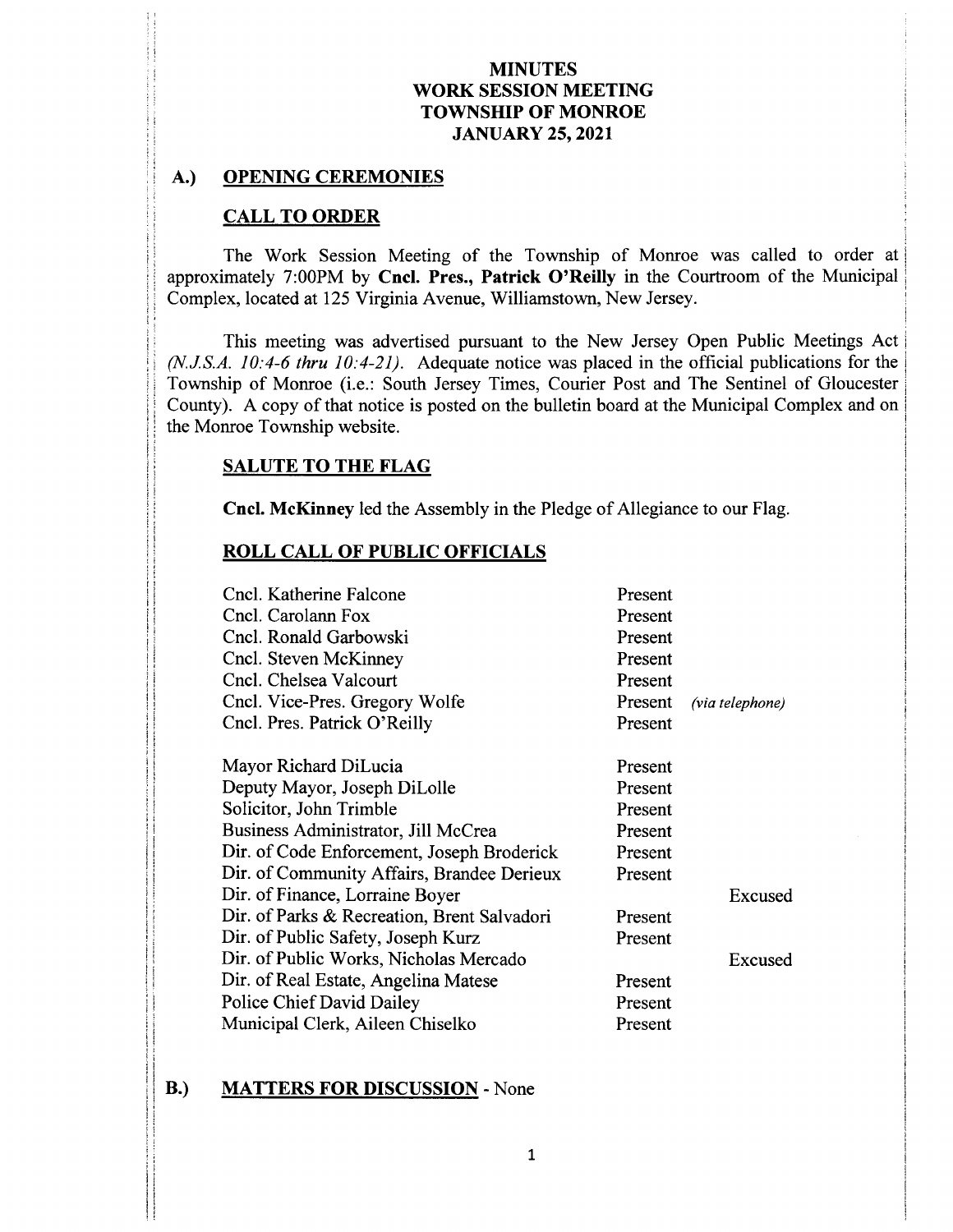### MINUTES WORK SESSION MEETING TOWNSHIP OF MONROE JANUARY 25, 2021

# C.) PUBLIC PORTION

Cncl. Garbowski made a motion to open the Public Portion. The motion was seconded by Cncl. Falcone and unanimously approved by all members of Council. With no one wishing<br>to speak. Cncl. Garbowski made a motion to close the Public Portion. The motion was to speak, Cncl. Garbowski made a motion to close the Public Portion. seconded by Cncl. Valcourt and unanimously approved by all members of Council.

- D.) NEW BUSINESS None
- E.) OLD BUSINESS— None

# F.) COMMITTEE REPORTS

.

s

S ` 1

Cncl. Valcourt advised that the Redevelopment Committee met via Zoom on January 13, <sup>1</sup> 2021 to discuss their recommendations for redevelopment professionals. The Redevelopment Committee has decided to recommend the law office of Florio Perruci as the Redevelopment Attorney, Masr Consulting as the Redevelopment Planner and CME Associates as the Redevelopment Engineer. Mayor DiLucia asked what the Redevelopment Committee's reasons were for their recommendations of the Redevelopment Attorney and Planner. Cncl. Valcourt explained the Committee's reasons for the recommendations. Cncl. Falcone noted, she is not explained the Committee's reasons for the recommendations. in favor of the law office of Florio Perruci as the Redevelopment Attorney and provided her reasons why. She explained that she is in favor of the law office of Gebhardt & Kiefer and provided her reasons why. The Mayor stated that he appreciated the Committee's report and recommendations and he will take them into consideration when he makes his decision, as he ultimately is the one who negotiates and signsall of the contracts. Mayor DiLucia noted, in 2017 <sup>11</sup> the Council passed <sup>a</sup> Resolution authorizing the Planning Board to take charge of <sup>a</sup> redevelopment study, during that time Masr Consulting was the redevelopment professional and after some research, the Mayor found that Maser Consulting never concluded the study. Cncl. **Pres. O'Reilly** stated that the recommendations will be presented for approval at the February 8<sup>th</sup> Regular Council Meeting for approval.

Cncl. McKinney advised that due to the pandemic, the Historical Society is not able to be open to the public, however, they are working on creating virtual tours and Zoom meetings. With regards to the Public Safety Committee, their first meeting is scheduled for February 20<sup>th</sup>.

### G.) QUESTIONS REGARDING RESOLUTIONS SCHEDULED - None

### H.) OUESTIONS REGARDING ORDINANCES SCHEDULED - None

 $\frac{1}{2}$